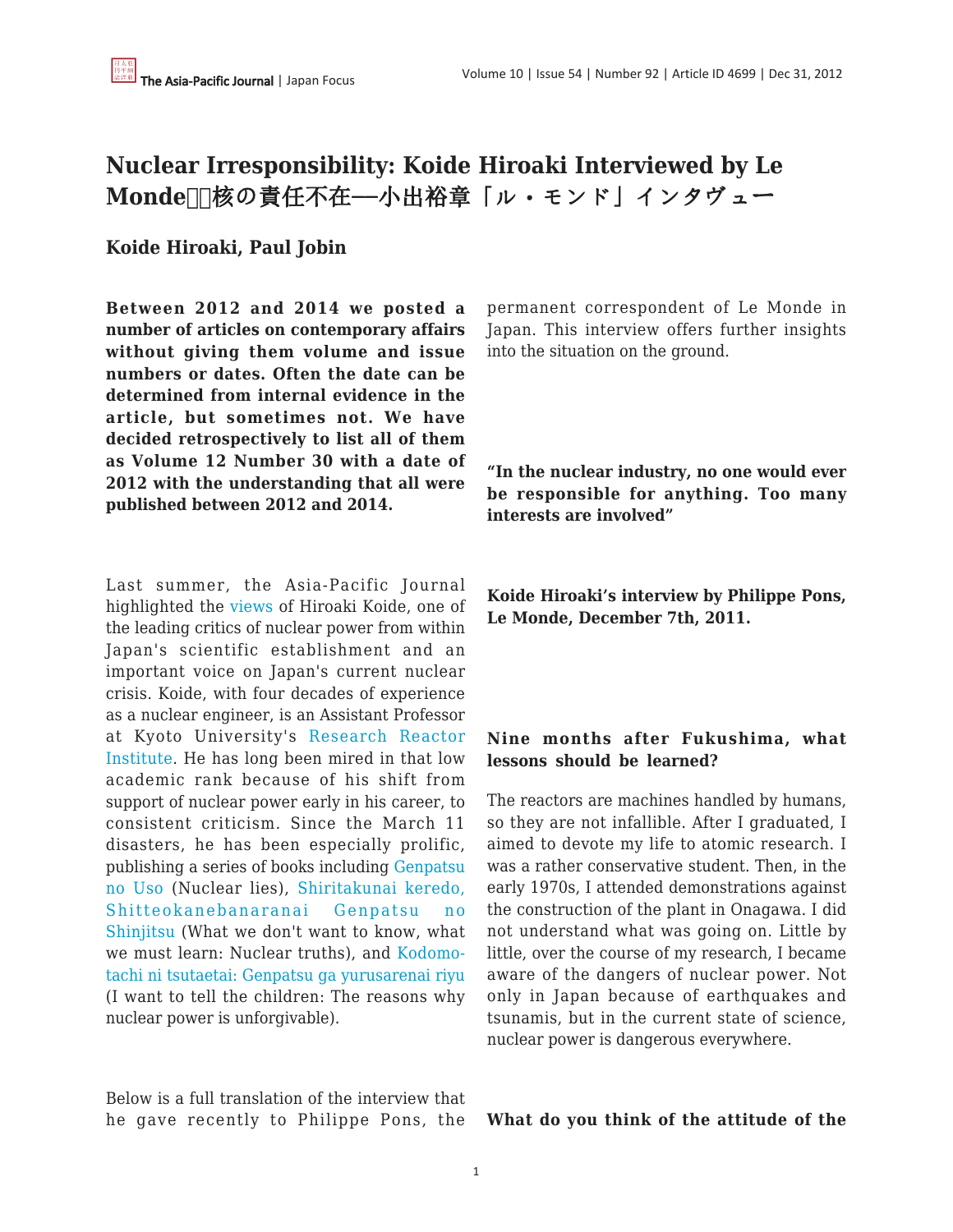

#### **Japanese government?**

I feel ashamed of it. Its reaction to the disaster should be condemned for many reasons: for underestimating the risks, withholding information and delaying the evacuation of the population. At the beginning, they just invited the people who were within 3 km to be ready to leave "just in case". Then the areas to be evacuated were expanded in concentric circles, while the radioactive plumes move with the wind.

for electricity companies. Industrial giants like Mitsubishi Heavy Industries, Toshiba, and Hitachi, which were involved in the construction of these plants only cared about earnings, and the state just let them alone. And there was politics. Despite the Constitution of Japan rejecting war, the nuclear industry implied that Japan has enough fissile materials to make bombs quickly if necessary. Another element was that local groups in remote areas left behind [by growth] thought that nuclear plants would bring them prosperity, without really considering the risks.

### **What should the government do?**

Stop immediately all the nuclear plants. If there was another accident of that level, Japan would not survive. The fear of lacking enough electricity is nothing but a lure. If we use the hydraulic and thermal plants that are stopped now, there would be enough.

### **For many years, the majority of scholars agreed with the pro-nuclear policies. Why?**

The promotion of nuclear energy was a state policy. Scholars and the mass media just followed. Scientists were confined in their own little world, neglecting their social responsibilities. State and nuclear plant managers wanted to believe—or they took the risk to believe—that an accident would not happen.

## **But as the first country to suffer nuclear bombs attacks, the Japanese did know the atomic risks…**

For many Japanese, there was a difference between the atomic bomb and nuclear energy. And there were political and economic interests. Nuclear energy was very profitable

#### **You have stressed that the nuclear industry has implied various forms of discrimination…**

The production of this energy is based on the sacrifice of certain social groups. We do not build power plants near the cities consuming much of this electricity, but in backward regions whose populations do not know how to defend themselves. The risks of radiation are taken not by the regular employees, who are mostly unionized, but by the employees of subcontractors: 86% of radiation absorbed by workers harms the "nuclear Gypsies", these temporary workers who work near the reactors.

### **The government wants to move forward with the motto "reconstruction" and "decontamination"**

What we call the "nuclear village" is far from dead. For this nuclear lobby, the decontamination is a new source of profit, and the reconstruction, another windfall for the construction companies. If we want to decontaminate, then the entire Fukushima prefecture has to be decontaminated. But where should we carry the irradiated earth?